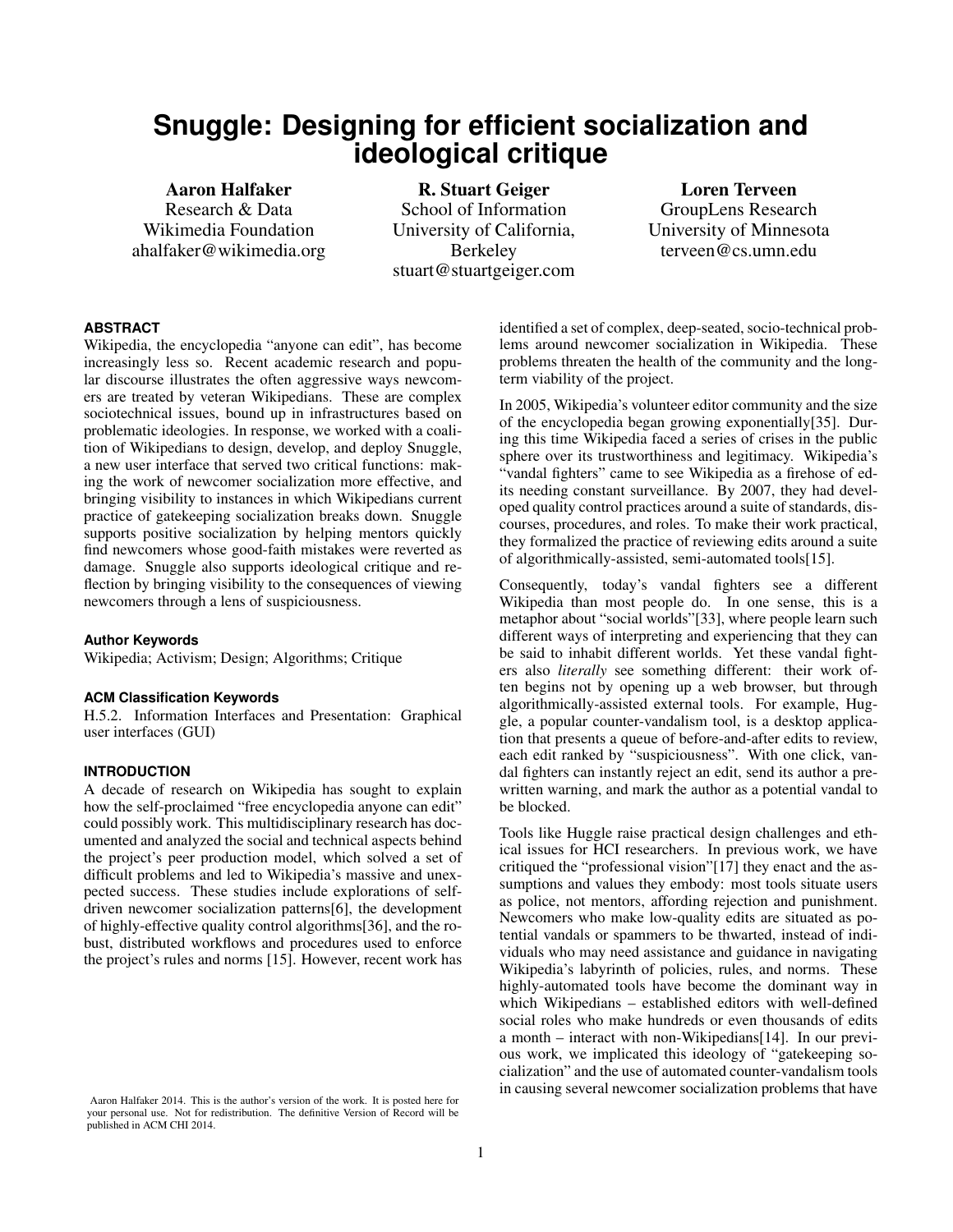resulted in a substantial drop in the retention of desirable new contributors[\[19\]](#page-9-7).

As HCI researchers who are also deeply situated in Wikipedia, we have a unique perspective on the context and history of these tools and practices. These tools reflect and perpetuate their designers' situated understandings of the specific problems they were facing as Wikipedia became an increasingly important social institution. As Wikipedia is a complex socio-technical system, its problems and solutions are likely to be just as heterogeneous and multifaceted. So how should we approach designing a solution? We were initially split between solving a specific problem about information systems with effective design, and critiquing the fundamental assumptions that are embedded in the designs of existing systems. However, we found ourselves doing both. We sought to both design a new tool to efficiently support underdeveloped socialization tasks in Wikipedia, as well as give Wikipedians a way to critically reflect on their own practices and assumptions around socialization.

In this paper, we describe the design and evaluation of *Snuggle*, a collaboratively-designed newcomer socialization system for Wikipedia. This paper contributes to HCI in three ways, by presenting Snuggle as (1) a case of an intelligent newcomer socialization tool that increases task efficiency and supports the development of new norms of practice, with implications for systems like MOOCs and citizen science; (2) as a critical HCI project that reverses the assumptions built into an existing, dominant system to enact and support reflexive ideological critique from within; and (3) a case of a highlyparticipatory design process, in which situated methods were used to not only shape the design of the interface, but the design of the design process itself.

# **WIKIPEDIA'S SOCIO-TECHNICAL PROBLEMS**

Wikipedia has become widely scrutinized for seeming less like a participatory community where "anyone can edit." Academics, journalists, and celebrities use mass and social media to share their struggles in editing articles [\[11\]](#page-9-8). Newcomers in general are not staying around as long as they used to [\[35\]](#page-9-3), and those making good-faith contributions find their work rapidly and unexpectedly deleted at over three times the rate they did in 2006 [\[19\]](#page-9-7). This is even more problematic given that Wikipedians are disproportionately young, white, college-educated men in the US and Europe. Wikipedia's coverage has gaps that reflect these systemic biases [\[25\]](#page-9-9).

#### **Gatekeeping as socialization**

Many of these problems are inextricably linked to a fundamental shift Wikipedians made during the 2005-07 growth period to focus on standards, practices, roles, tools, and algorithms. This tool-enabled division of labor afforded ad-hoc quality control that efficiently scaled, leaving most Wikipedians free to do more productive tasks[\[15\]](#page-9-2). Today, these counter-vandalism tools are critical to how Wikipedians maintain a decentralized, open system at massive scale. When one of these algorithmic tools went down in 2011, it took Wikipedians almost twice as long to remove vandalism [\[13\]](#page-9-10).

As fully-automated bots and tool-assisted "cyborgs" did more gatekeeping work, they became the first point of contact for 75% of newcomers by 2010 [\[14\]](#page-9-6). Almost all of these systems were primarily built to support counter-vandalism, seeing individual edits as potential threats and supporting fast-paced reversion, warning, deletion, and blocking. While newcomers are not making lower quality edits than before, recent research shows that the rate at which newcomers recieve warnings for their "vandalism" has grown substantially [\[19\]](#page-9-7).

#### **Self-directed socialization**

While vandal fighting and 'gatekeeping socialization' has been well-supported in Wikipedia, traditional socialization practices like mentoring have been far less organized. Newcomers are often expected to be proactive and self-directed. In 2005, Bryant et al. studied how newcomers move from peripheral readers to prolific participants: "becoming Wikipedian"[\[6\]](#page-9-0) typically involves gaining new skills as needed when performing increasingly complicated tasks. This process of self-directed socialization worked for many newcomers when Wikipedia was young; they became today's veteran Wikipedians. However, this self-directed socialization is increasingly not working for many desirable newcomers, who quickly get frustrated and leave.

The reasons for this include but go beyond counter-vandalism tools. Since Bryant's work in 2005, Wikipedians have developed hundreds of policies, procedures, and guidelines that new editors are expected to understand. This has lead to "literacy asymmetries" [\[11\]](#page-9-8). To assist newcomers in navigating this complexity, Wikipedians have developed specialized mentoring spaces and practices to assist new editors, but these efforts have not been as numerous or successful as those for vandal fighting. Researchers have critiqued how these programs require that newcomers seek out help: newcom-ers most in need often do not know where<sup>[1](#page-1-0)</sup> and how to ask for help [\[27\]](#page-9-11) and newcomers often leave the project before mentors are able to intervene [\[29\]](#page-9-12).

## **DESIGN STRATEGY**

As we mentioned in the introduction, our initial formulation of Snuggle was based on our concern with how the existing Huggle counter-vandalism tool framed newcomers' activities as problems to be dealt with. Our previous work suggests that the widespread use of Huggle has systemic, long-term implications in that viewing newcomers through lenses of quality control and counter-vandalism situates newcomers as inherently suspicious, rather than people who may make wellintentioned mistakes in the course of learning how to be a part of a community[\[19\]](#page-9-7).

We knew of many Wikipedians who were interested in mentoring and socialization, so we saw an opportunity to design a tool that would support their practices just as Huggle supports vandal fighters. However, if vandal fighters continued their gatekeeping unabated, Snuggle might only represent a stop-gap attempt to retroactively respond to newcomers who

<span id="page-1-0"></span><sup>1</sup> **[http://meta.wikimedia.org/wiki/Research:New\\_user\\_](http://meta.wikimedia.org/wiki/Research:New_user_help_requests) [help\\_requests](http://meta.wikimedia.org/wiki/Research:New_user_help_requests)**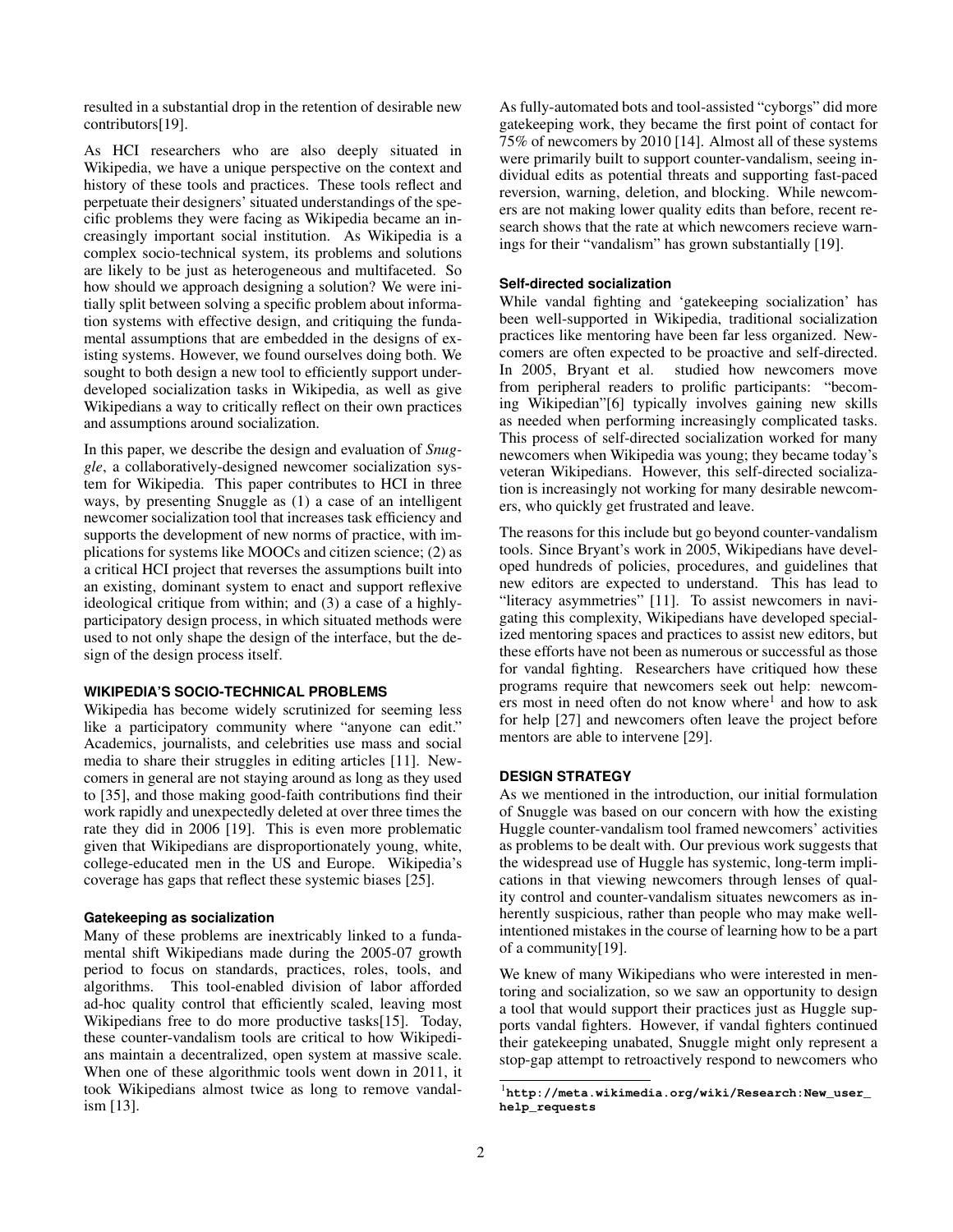already had been bitten<sup>[2](#page-2-0)</sup>. To further complicate the picture, we knew that Huggle served a real need: vandalism was and is a real threat to Wikipedia. In fact, some of our collaborators and beta testers were also users of "competing" tools, and emphasized the need for Snuggle to support tasks like requesting an admin block a problematic newcomer. We empathize with these needs, and we do not see vandal fighters as "the enemy" and Snuggle as a tool to equip our own army of "vandal fighter fighters."

Reflecting on our roles as design researchers and Wikipedians and inspired by critical HCI research advocating reflexivity in design [\[32\]](#page-9-13), we began to see Snuggle as more than an instrumental tool. Even before our first prototype was sketched, other Wikipedians began talking about Snuggle in broader conversations about participation, representation, and inclusion in Wikipedia. Snuggle became aligned with emerging newcomer socialization projects like the Teahouse, first in discourse, then later in code. We realized Snuggle could add missing voices to the conversations about Wikipedia's discontents, and found that looking closely at these backgrounded processes of gatekeeping socialization gave us many compelling stories to tell.

As HCI researchers situated in Wikipedia, we didn't just have a better sense about how to support work practices with software; we also had a better sense about what kinds of conversations were taking place and what was missing from them. We wanted to give all Wikipedians – not just dedicated mentors – a tool for finding, exploring, and reflecting on cases where newcomers were making good faith efforts to contribute, but had their mistakes flagged as vandalism. Thus, Snuggle is intended to both (a) support early and positive mentoring and (b) show where Wikipedians' current practice of gatekeeping socialization breaks down in order to enable reflection and critique. Put crudely, Snuggle will (we hope) reduce the biting of newcomers both immediately (by enabling support of bitten newcomers) and systemically (by changing how experienced Wikipedians view newcomers).

#### **HOW DO WE EFFECT CHANGE?**

The previous two sections gave two narratives of our motivation for building Snuggle. First, empirical research helped us design an effective tool supporting the practices and activities of Wikipedians who wanted to find and help newcomers in need. Second, situated reflection helped us design a tool that would reveal and critique the broader ideological assumptions embedded in the design of dominant systems. HCI literature was useful for both these goals.

Classic user-centered design emphasizes three factors: iterative design, empirical measurement, and a focus on users and tasks [\[18\]](#page-9-14). It seeks to design systems in ways that align with how people actually approach situations. Later research emphasized the co-evolution of systems and practices based on the insight that introducing a new tool transforms the user's tasks and context [\[31\]](#page-9-15), and saw formal task descriptions as resources that people dynamically use and interpret in the course of performing situated actions [\[34\]](#page-9-16). Frameworks such as activity theory[\[30\]](#page-9-17) and distributed cognition[\[23\]](#page-9-18) take into account how action or cognition is situated in a diverse set of technological and social contexts. Design approaches such as ethnographically-informed design[\[3\]](#page-8-0) and participatory design[\[28\]](#page-9-19) view people not as users to be designed for, but as collaborators to design *with*. We took these lessons to heart as we worked with Wikipedians to understand existing mentoring practices, design prototypes for supporting unmet needs, iterating designs based on feedback and evaluation, and reflecting on how the new tool was being deployed in an existing socio-technical system.

We were also inspired by approaches from so-called "third-wave" [\[21\]](#page-9-20) and critical HCI: ideological critiques of dominant systems resonated with the problems we saw in vandal fighting tools. We were critical of how newcomers in Wikipedia are often seen through one particular lens representing the vandal fighter's perspective, which is far from universal. Yet instead of de-legitimizing this ideology through discourse, we wanted to also build a better lens though which Wikipedians could view newcomers. HCI researchers have long been blending and iterating between "second-wave" and "third-wave" approaches [\[4\]](#page-8-1), and we found a variety of literatures indispensable in situating Snuggle as both a usercentered design project and a strategic, ideological intervention.

We saw many similarities with the "values in design" literature, where designers explicitly acknowledge principles they value and seek to uphold [\[10\]](#page-9-21). We also saw alignment with "action research"[\[22\]](#page-9-22), which aims to bring about large-scale social, cultural, political, economic, or environmental benefits. Finally, our approach resonates with the goals of "critical technical practice"[\[1\]](#page-8-2), which seeks to reverse the assumptions built into dominant systems to provoke reflection and critique. Finally, we found feminist theory and standpoint epistemology[\[20\]](#page-9-23) particularly useful in thinking about how systems tend to universalize a single way of seeing the world, and we are indebted to Bardzell & Bardzell's[\[2\]](#page-8-3) commentary on this literature as it applies to HCI.

These critical and feminist approaches helped us situate the design of Snuggle in relation to other HCI projects that share a similar kind of overarching design strategy. For example, Hollaback[\[7\]](#page-9-24) represents a critique of the widespread institutional ignorance of street harassment in two related ways: it provides a safe space for victims of street harassment to assemble as a networked public, and it provides an infrastructure for building better accounts of the world, ones that make often-ignored experiences of street harassment visible at a variety of scales. Turkopticon[\[24\]](#page-9-25) similarly represents a critique of the way Amazon Mechanical Turk turns human workers into an invisible, de-individuated infrastructure, ripe for exploitation with little to no recourse. As design activism, Turkopticon affords workers the ability to rate employers, building a better account of the world for two purposes: to "not only hold employers accountable, but induce better behavior."

<span id="page-2-0"></span><sup>&</sup>lt;sup>2</sup>'Bite' is Wikipedian jargon for when an experienced editor acts aggressively towards a newcomer.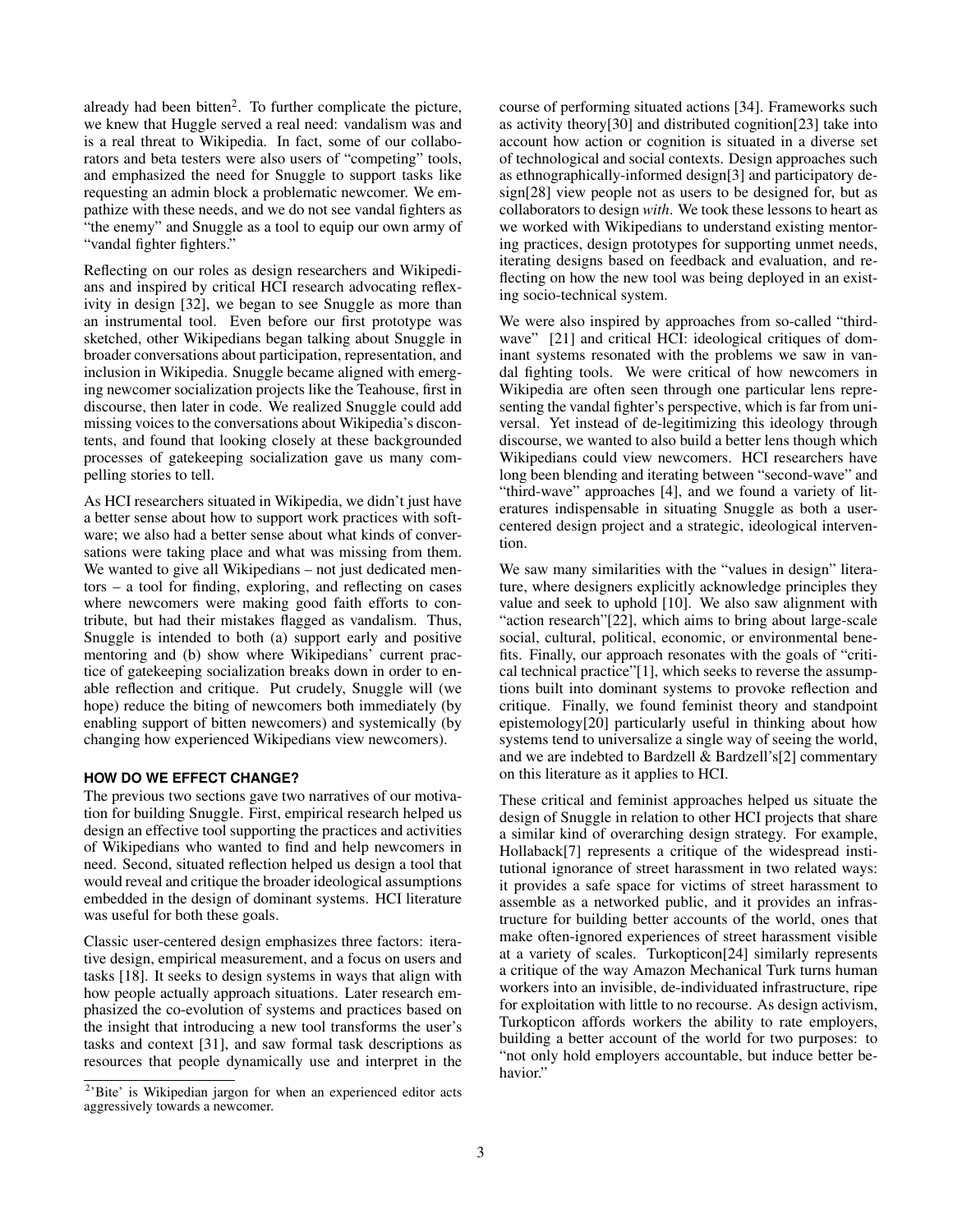<span id="page-3-3"></span>

Figure 1: **Snuggle's user browser.** A screenshot of the Snuggle user browser is presented with UI elements called out. The user dossier for "Noorjahanbithi" is selected. An edit in the *interactive graph* is selected and information about the edit is presented. (a) The (unexpanded) categorization menu, (b) The (unexpanded) wiki action menu (see [Trace production\)](#page-5-0), (c) Tabs for accessing lists of categorized users, and (d) Talk page icons representing socially relevant traces (see [Trace consumption\)](#page-5-1).

#### **DESIGN OF SNUGGLE**

#### **System overview**

Snuggle is design to afford Wikipedian mentors a set of features that will allow them to identify newcomers in need of help, share their assessments of newcomer activities with each other and perform timely interventions when good-faith newcomers experience harsh treatment.

Snuggle collects information about new users into a "dossier" by tracking activity in Wikipedia. Dossiers include statistics about page editing activity, an interactive graph of edits (in-cluding notes on which edits were reverted<sup>[3](#page-3-0)</sup>), and a visual summary of traces (representing communications with other editors) extracted from their talk page (see [Social literacy via](#page-4-0) [traces\)](#page-4-0).

We collect this information from the English Wikipedia by reading "recent changes"<sup>[4](#page-3-1)</sup> from the website's API<sup>[5](#page-3-2)</sup>. Using this feed of activity, Snuggle displays user dossiers on all editors who have registered within the last 30 days.

Using Snuggle, Wikipedians can observe the activities of newcomers by viewing their dossier, and they can share their assessment of newcomers' activity with other mentors by moving newcomers' user dossiers between four lists: uncategorized, good-faith, ambiguous, and bad-faith (figure [1c](#page-3-3)) using the categorization menu (figure [1a](#page-3-3)). Snuggle users can also interact directly with newcomers and other Wikipedians though the wiki actions menu (figures [1b](#page-3-3) and [4,](#page-5-2) e.g. sending a message or reporting abuse to an administrator).

## **Desirability sorting**

Every day, about 1,000 people register an account and make at least one edit to English Wikipedia. Mentors can't wade through that many newcomers unless they devote several hours a day to the work and abandon encyclopedia writing entirely. Snuggle needed to efficiently support identifying desirable newcomers.

Desirability in concept. Wikipedians refer to the desirable behavior of others as "good-faith". In Wikipedia, the concept of "good-faith" is based on the intention of a user as opposed to the effects of their actions. When discussing newcomers, the Assume Good Faith guideline states<sup>[6](#page-3-4)</sup>:

A newcomer's behavior probably seems appropriate to him/her, and a problem in that regard usually indicates unawareness or misunderstanding of Wikipedian culture.

The guidelines stresses the importance of seeing damaging edits as mistakes rather than as intentional.

Desirability in practice. Classifying the intentions of newcomers as "good faith" or "bad faith" is a core part of socialization in Wikipedia, used to direct further efforts. To help mentors efficiently prioritize newcomers to assist, we sought to rank newcomers using the same technique as countervandalism tools, but with the opposite valence. We built a

<span id="page-3-1"></span><span id="page-3-0"></span><sup>&</sup>lt;sup>3</sup>When an edit is "reverted" it's changes are removed from an article. <sup>4</sup>a chronologically sorted list of most activities that take place on Wikipedia from edits to new user registrations

<span id="page-3-2"></span><sup>5</sup> **<http://en.wikipedia.org/w/api.php>**

<span id="page-3-4"></span><sup>6</sup> **<http://enwp.org/WP:AGF>**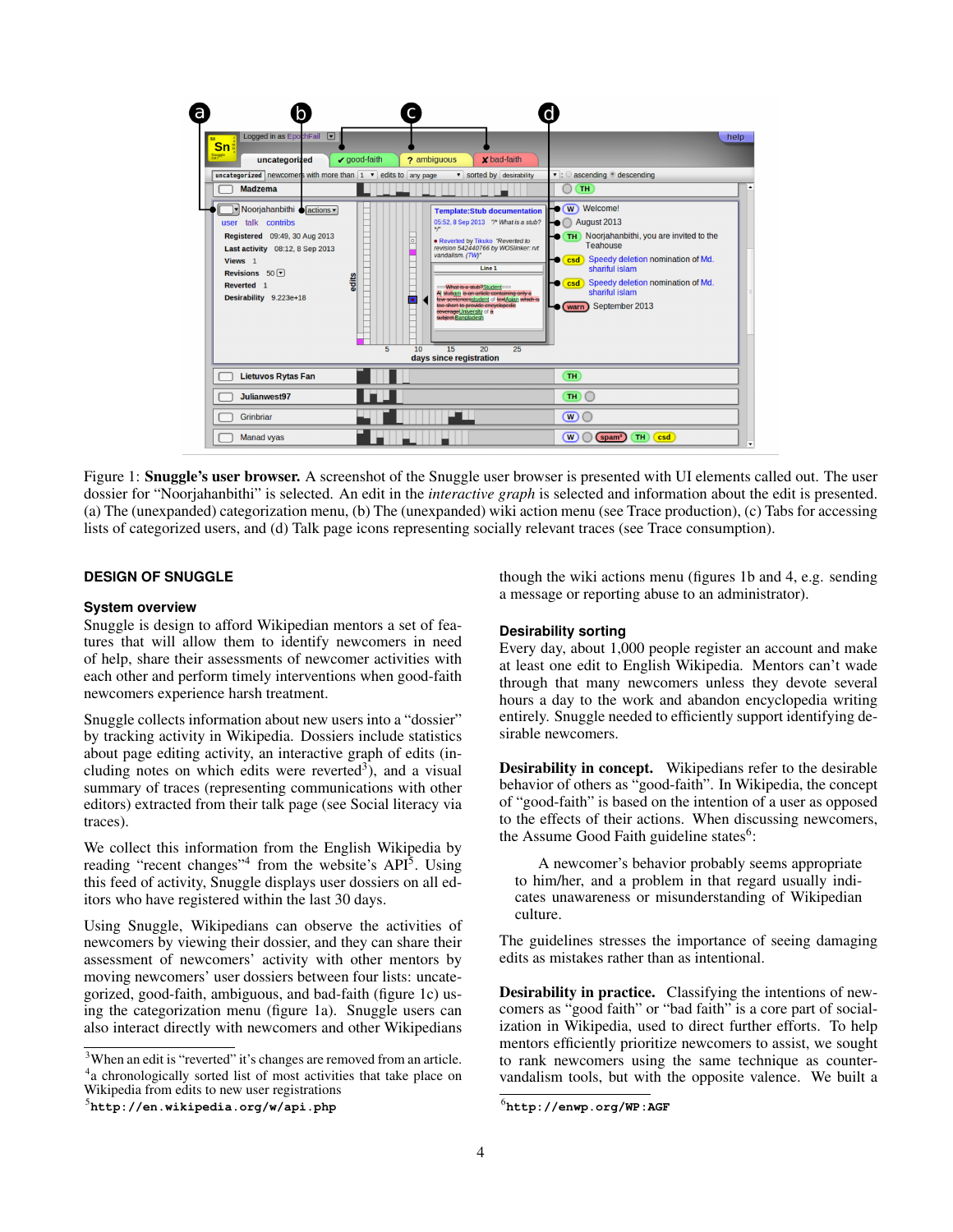<span id="page-4-3"></span>

Figure 2: Desirability scores. Histograms of the frequency of STiki scores are plotted for the training set newcomers' edits with expectation maximization fits of beta distributions overlayed.

model of newcomer activities that assigns a likelihood that the editor is good-faith. In order for this model to be useful in Snuggle, the modeling strategy needed to accurately classify newcomers who have made few edits without accounting for negative reactions received by newcomers (e.g. reverts, warnings, and blocks) since those are cues for mentorship opportunities.

Information source. One approach is to sort newcomers by the proportion of their edits that have been reverted, but this defeats the broader goals of Snuggle. If only newcomers who are least reverted are determined to be working in goodfaith, then Snuggle would not be a useful tool for identifying good-faith newcomers who are reverted due to mistakes or misunderstandings.

In order to avoid considering vandal fighters' reactions to newcomers, we strategically take advantage of sophisticated models used to assess newcomer behavior in Wikipedia: counter-vandal bots. Many of these bots publish scores of individual edits, based on the probability that the edit is vandalism. We suspected such scores would be useful for differentiating the activities of good-faith newcomers from bad-faith newcomers, independent of whether or not the edits were eventually reverted.

Modeling desirability. We constructed a Bayesian model by intersecting a dataset of newcomers hand-coded as "desirable" and "undesirable" from [\[19\]](#page-9-7) with scores retrieved from STiki's<sup>[7](#page-4-1)</sup> API to arrive at 152 hand-coded newcomers and 377 scored "first session"<sup>[8](#page-4-2)</sup> edits.



Figure 3: Desirability ROC. The receiver operating characteristic of the desirability ratio of newcomers from the test set is plotted.

We randomly split the set of newcomers in half to create a pair of training and test sets (76 users/set). We then used an expectation maximization approach to fit two beta distributions to the training set scores for desirable and undesirable users. Using these two distributions as models for STiki scores attributable to desirable and undesirable editors (see figure [2\)](#page-4-3), we use the following function to generate the odds ratio:

desirability ratio = 
$$
\frac{p(\text{scores}|\text{desirable})p(\text{desirable})}{p(\text{scores}|\text{undesirable})p(\text{undesirable})}
$$
(1)

With this approach, we were able to attain a relatively high AUC (0.877) using only scores from edits that newcomers performed in their first session.

#### <span id="page-4-0"></span>**Social literacy via traces**

To visualize socially relevant activity and act in Wikipedia, Snuggle took into account the various metadata, log entries, revision histories, template markers, page categories, and other standardized records that Wikipedians rely on to coordinate related tasks and share information. These structured documentary traces are a core component of social and organizational interaction in not just Wikipedia, but a variety of 'virtual' and traditional co-located organizations. These traces "not only document events but are also used by participants themselves to coordinate and render accountable many activities." [\[16\]](#page-9-27) For example, vandal fighters use template markers and page categories to track newcomers, using their public talk pages as a kind of shared database to determine how close they are to being blocked from editing [\[15\]](#page-9-2). Understanding traces is part of what it means to be a Wikipedian, and traces are followed and left in performing many socially relevant actions. Ford & Geiger argue that newcomers who are not yet "trace literate" suffer from power imbalances by

<span id="page-4-1"></span><sup>7</sup>A tool that's very similar to design and use as Huggle. See **[http:](http://enwp.org/WP:STiki) [//enwp.org/WP:STiki](http://enwp.org/WP:STiki)** and [\[36\]](#page-9-1)

<span id="page-4-2"></span> $8$ An edit session is a concept formalized in [\[12\]](#page-9-26) that temporally clusters edits together into "sessions". A users "first session" represents their first editing experience as a registered editor.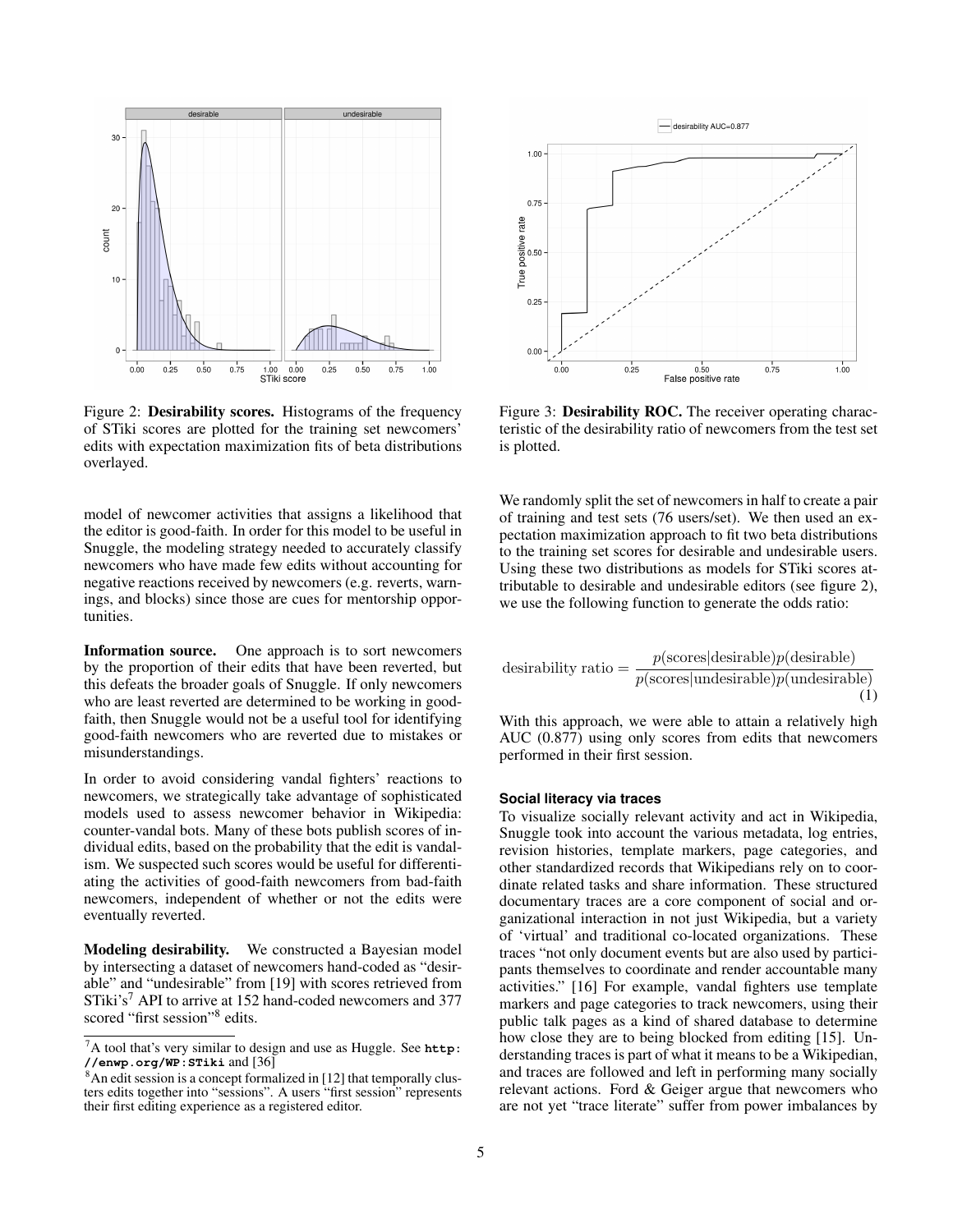<span id="page-5-2"></span>

Figure 4: Wiki actions menu. A screenshot of the "wiki action menu" is presented with the message sending functionality selected and a test message written. Note the preview on the right side specifies which page the message will be appended to.

being unable to participate effectively or know how they are being tracked [\[11\]](#page-9-8).

In order for Snuggle users to take into account the actions taken against newcomers – as well as to have their own actions affect Wikipedia – Snuggle will have to consume and produce traces.

#### <span id="page-5-1"></span>*Trace consumption*

For Snuggle's trace consumption, we focused on newcomers' talk pages. As mentioned previously, a user's talk page is used both to capture one-on-one conversations as well as to document the interactions that the user has had with Wikipedia's quality control system.

Luckily, the structure of these traces is highly consistent because Wikipedians mostly use templated messages when interacting with newcomers. This consistency lends itself to detectability, so we were able to define whole classes of traces with a simple set of regular expressions. Snuggle represents traces with icons on the right side of the user dossier (see figure [1d](#page-3-3)).

#### <span id="page-5-0"></span>*Trace production*

In order to support Wikipedians' work practices, some actions will need to be performed back in the wiki. Snuggle supports relevant newcomer mentorship and routing actions: send a message, invite to the Teahouse<sup>[9](#page-5-3)</sup> and report vandalism  $^{10}$  $^{10}$  $^{10}$ .

In Wikipedia most traces are preserved via edits to pages, so we developed a configurable trace production system capable of previewing and producing page edits. Figure [4](#page-5-2) shows the "wiki actions" menu with a form describing the action to be performed on the left hand side and a preview of resulting page edits on the right.

## <span id="page-5-7"></span>**Social translucence**

Snuggle is intended to support and extend a work practice in a socio-technical system. In order to support the *social processes* surrounding the development of new practices, we took inspiration from Erickson & Kellogg's work describing the design of socially translucent systems [\[8\]](#page-9-28). They argue for three characteristics of social translucence: visibility, awareness, and accountability.

<span id="page-5-5"></span>

| <b>Recent activity</b><br>v by user<br>all events |                                                                  |
|---------------------------------------------------|------------------------------------------------------------------|
| 09:45, 7 Sep 2013                                 | Chris troutman invited How Shuan Shi v to the teahouse           |
| 05:25, 7 Sep 2013                                 | Buster7 categorized Ncnative556 v as good-faith<br>May be an SPA |
| 05:13, 7 Sep 2013                                 | Buster7 invited Mostly home $\overrightarrow{v}$ to the teahouse |
| 05:06, 7 Sep 2013                                 | Buster7 invited Jmlow v to the teahouse                          |
| 05:06, 7 Sep 2013                                 | Buster7 categorized Jmlow v as good-faith<br>(no comment)        |
| 05:01, 7 Sep 2013                                 | Buster7 invited Blue0burak v to the teahouse                     |

Figure 5: The recent activity feed. A screenshot of Snuggle's recent activity list is presented.

Snuggle makes the activities of Snuggle users both visible and prominent. Snuggle's welcome screen displays a list of recent activities performed by Snuggle users (see figure [5\)](#page-5-5). Clicking on the username of the newcomer acted upon will open the user dossier for that newcomer complete with categorizer and wiki action menu. Most critically, this visibility is made apparent to Snuggle users before they've had an opportunity to log in and begin using Snuggle.

This social translucence supports the development of practices and norms around Snuggle by enabling mentors to observe each other's behavior. This visibility may also help allay concerns about bad behavior by encouraging feelings of accountability that will make our users think carefully about their actions and by supporting peer-policing in the case of troublesome users.

#### **Participatory design process**

Wikipedians have built their own infrastructure and processes for creating new tools, extensions, and bots, which we used to design Snuggle. Our participatory design took place in spaces routinely used to document other tools used by Wikipedi- $ans<sup>11</sup>$  $ans<sup>11</sup>$  $ans<sup>11</sup>$ . There, we maintained an evolving wiki page where we described the project, published prototypes, and recruited collaborators and testers. The talk page was active and successful, with 23 distinct editors who sent 107 messages. Throughout the prototyping stage, we used standard wiki talk pages to introduce various features and affordances that a mentoring tool could have, prompting open discussions about what mentoring in Wikipedia was and could be. We used talk pages as a forum throughout the design process to bring individual concerns and conversations about the design to a wider audience. We also added new design elements as probes to intentionally provoke discussion and reflection about mentoring norms, particularly the privacy of mentor-mentee interactions (see [Social translucence](#page-5-7) below).

One example of how Wikipedians participated in the design process took place in the early stages of our design process: some beta testers complained that they needed to copy and paste the username of a newcomer in Snuggle to look at their activity on Wikipedia through the web browser, a practice we did not anticipate. This lead to a conversation about the established practice of including three links, commonly abbreviated as UTC, anytime a Wikiepdia user is referenced: the

<span id="page-5-3"></span><sup>&</sup>lt;sup>9</sup> a newcomer socialization space discussed in [\[27\]](#page-9-11)

<span id="page-5-4"></span> $10$ posts to a forum for bringing bad-faith editors to the attention of administrators

<span id="page-5-6"></span><sup>11</sup>see **<https://en.wikipedia.org/wiki/WP:Snuggle>**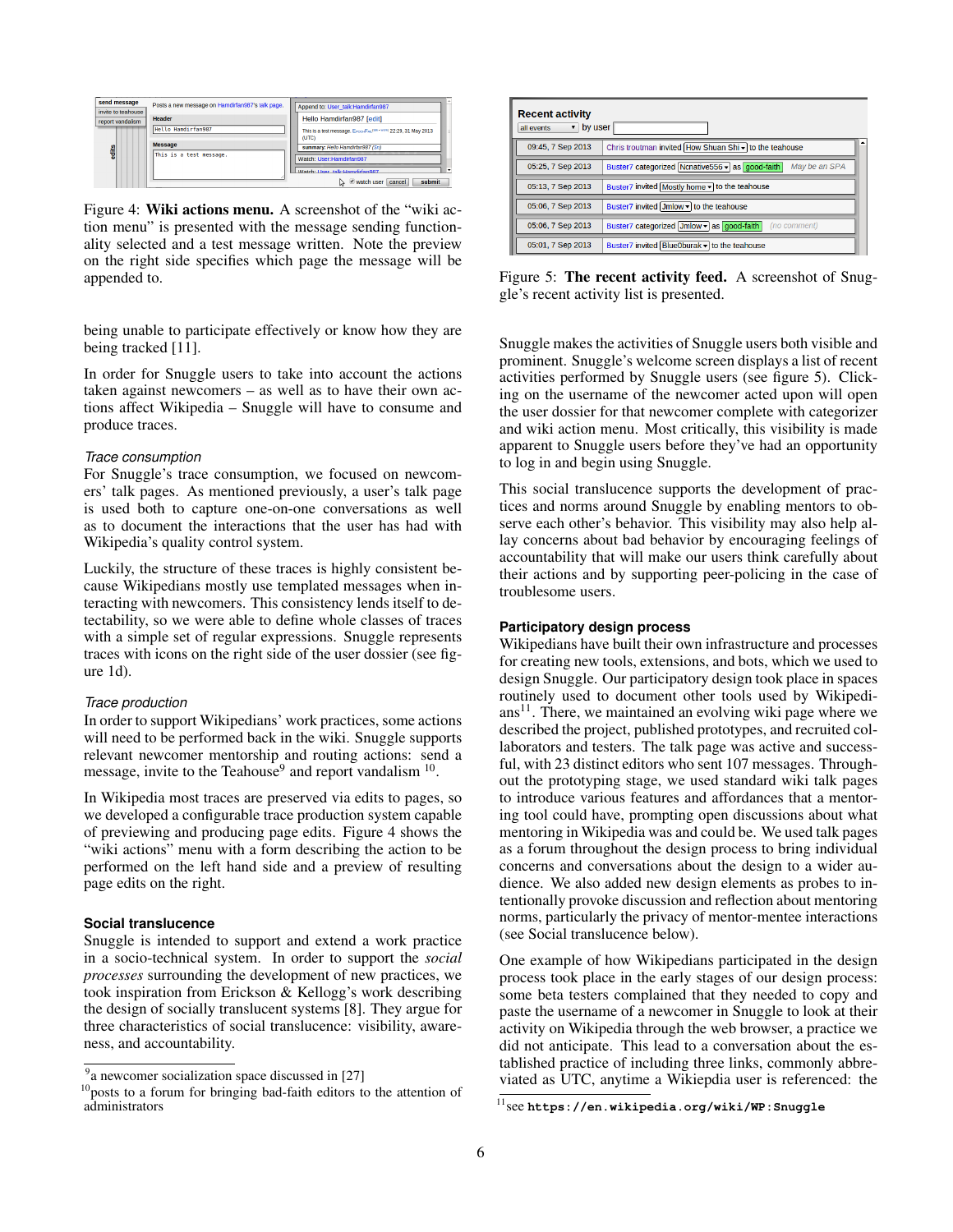[U]ser's profile page, to get information about the editor; the user's [T]alk page, to send them a message; and the user's [C]ontributions, to see what other edits they had made. This simple change allowed Snuggle to become much more effectively coupled with the workflows that Wikipedians had already become familiar with. By mimicking the naming and format of these links as they are commonly represented the in Wikipedia's web interface, Snuggle users who joined the project after this feature were able to use it intuitively.

Our collaborators influenced not only the design of Snuggle, but also the design of the design process by aligning our approach with Wikipedia's norms. Practices regarding releasing updates and changelogs had to be mutually negotiated. Our collaborators worked to recruit other Wikipedians, facilitated discussions, and created some of the spaces in which we did participatory design. One even created an IRC channel for Snuggle users and configured a bot to post messages to the channel when a new update or design was posted. We see similarities between this process and other highly participatory design efforts such as in children-led cooperative inquiry sessions[\[37\]](#page-9-29), social movements[\[7\]](#page-9-24), and activism[\[24\]](#page-9-25).

# **DESIGN REFLECTIONS**

#### **Snuggle as a newcomer socialization tool**

As discussed in the previous section, Snuggle is designed to support a specific newcomer socialization task, the detection of desirable newcomers in need of help. In a way, this manifests similarly to anomaly detection. Snuggle's desirability ratio is designed to bring attention to good-faith newcomers and the trace consumption system is designed to bring attention the negative attention that these good-faith newcomers receive. In a perfect system, good-faith newcomers would not receive such negative attention.

Support for the detection of these anomalous situations is intended to make the process of identifying desirable newcomers who need support faster and more effective than the passive model currently employed by Wikipedians. Snuggle users can use the talk page trace visualization to identify warnings, deletion notifications, and other negative reactions that newcomers received and compare this response with the edits presented in the interactive graph in order to target newcomers in need of support. By providing a means for mentors to selectively intervene when desirable newcomers are treated badly, we intend to enable Wikipedian mentors to more efficiently deal with concerns we raised in [\[19\]](#page-9-7).

#### **Snuggle as an ideological critique**

Snuggle also serves as a critique of more dominant software systems designed to support efficient interaction with newcomers: counter-vandalism tools. In the design of Snuggle, we aim our critique at three characteristics of countervandalism tools: edits as the unit of assessment, sorting by undesirable only, and supporting only negative reactions.

Edits as the unit of assessment. Counter-vandalism tools like Huggle only show their users a very narrow view of an editors. An individual edit, taken out of context, is a very limited frame by which to view a newcomer's activities. Given

this limited amount of information, we suspect that it is much easier to ascribe simple *good* or *bad* to complicated individuals. In other words, it's easy confuse mistakes or even good work that just happens to look suspicious<sup>[12](#page-6-0)</sup> as the work of vandals (false positives).

In Snuggle, we sought to provide our users with a more complete view of the newcomers they interact with. The first component of Snuggle that we conceptualized was the user dossier that brings together as much information as we could about a user's activities and the interactions they have had with other Wikipedians.

Sorting by undesirable only. Categorization systems and sorting practices are ubiquitous and inevitable, but we are reminded of Goodwin's analysis of the "professional vision"[\[17\]](#page-9-5) of policing explicated in the Rodney King trial. Counter-vandalism tools like Huggle constantly show vandal fighters the worst parts of Wikipedia, which do not just include errors, spam, and nonsense, but also hate speech, shock images, and aggressive trolling.

Snuggle reverses this strategy by setting the default sort order to bring attention to good newcomers and their activities first. With this, we both enable and encourage our users to see the value that many newcomers bring to Wikipedia. Incidentally, this sort order also encourages our users to critique the practices encouraged by counter-vandalism tools by juxtaposing the activities of desirable newcomers with the negative reactions they receive.

Primarily supporting negative reactions. Huggle users are primarily afforded two responses to the edits that the user interface presents: pass or reject and send a warning. There's no affordance for saying "thank you" for good edits or even re-writing edits that would be good contributions if they were only formatted correctly. Our previous work brings attention to this problem of affordances directing user behavior and shows a dramatic growth in the rate of both rejection of desirable newcomers' edits and posting of warnings to their user talk pages [\[19\]](#page-9-7).

In Snuggle the available actions that affect a newcomer are ordered purposefully. First, users can send a personalized message – a practice which has been declining since the introduction of counter-vandalism tools [\[14\]](#page-9-6). Next, users can invite newcomers to the Teahouse, a question and answer space for newcomers [\[27\]](#page-9-11). Finally, we still do provide the means to report vandals to the administrators of Wikipedia so that they can be banned from editing if necessary.

# **INTERVIEW STUDY**

To evaluate Snuggle, we performed a study that combined guided use of Snuggle and semi-structured interviews. We recruited Wikipedians who were recently active in projects aimed toward positive interactions between experienced editors and newcomers (e.g., "Adopt-a-user", the Teahouse and

<span id="page-6-0"></span> $12$ For example, edits related to Mohamed Homos, an Egyptian midfielder who usually goes by "Homos" are often mistaken for vandalism by Huggle users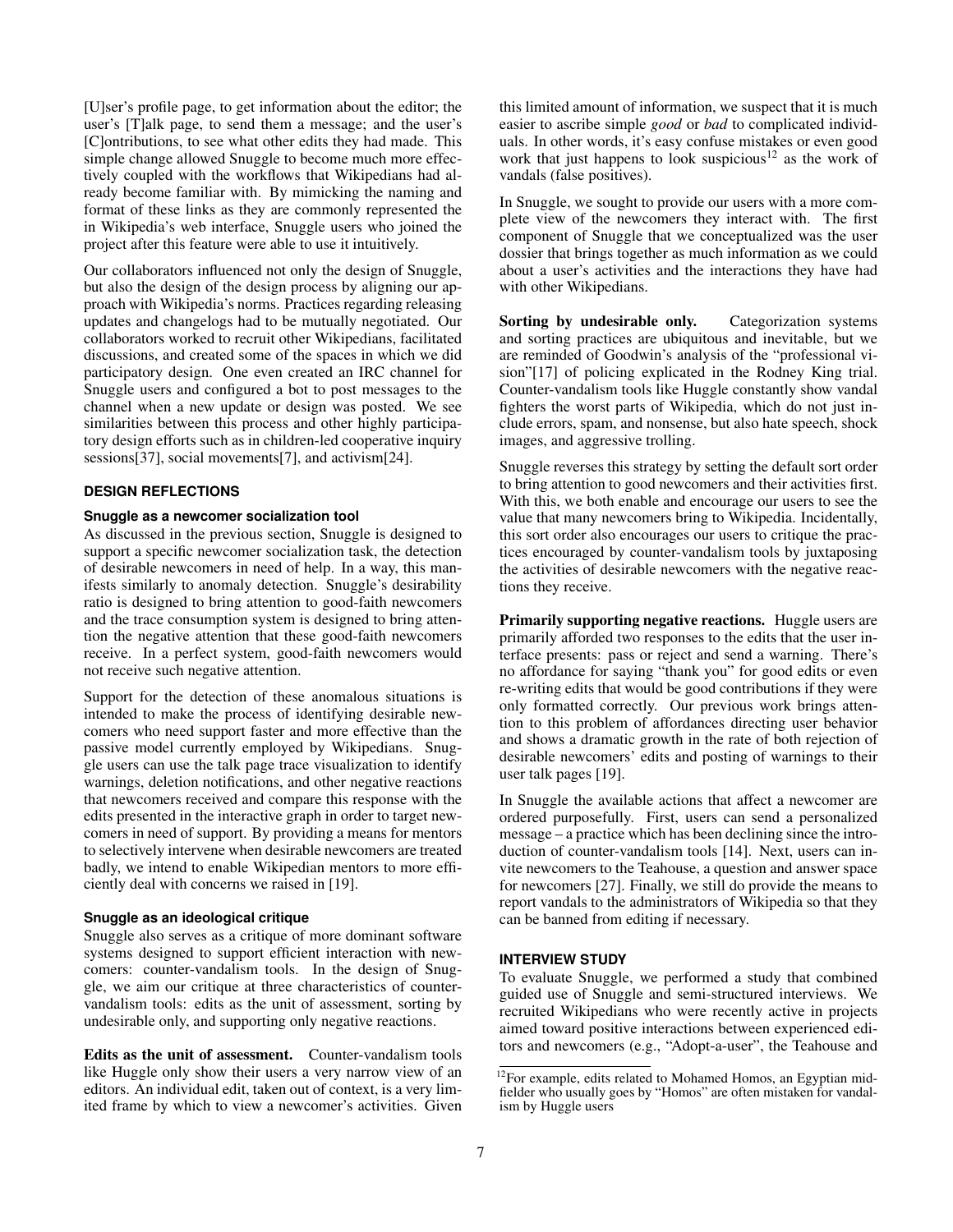Articles for Creation<sup>[13](#page-7-0)</sup>). We posted 70 invitations, received 25 responses, and conducted 14 interviews (at which point we saw a convergence of themes). Three of the participants had used Snuggle before and and 11 had not.

We performed the interviews using Google Hangout and Skype; we used their screen sharing features to virtually look over participants' shoulders. Our semi-structured interview and guided use session occurred in three phases. First, we asked a set of questions designed to check our assumptions (e.g., "How often do newcomers run into trouble and not know where to go for help?") and extend our understanding of current mentoring practices (e.g., "Where do you interact with newcomers?"). Next, we had participants load the Snuggle interface and gave them a high level overview of the system using a standard script that described Snuggle's user dossier lists, but did not instruct the participants about how to use the system. Then, we asked them to perform a task: identify a desirable newcomer in need of help. Finally, we concluded with a discussion of their strategy for performing the task, their opinion of Snuggle's user interface, how they felt about categorizing newcomers, and when they might consider performing each of the wiki actions Snuggle affords.

## **Results & discussion**

When presenting our results in this section, we include quotations both from the interviews and from conversations started by Wikipedians on the Snuggle discussion forum.

#### *Wikipedians recognize the problems newcomers face*

Our participants discussed how new editors regularly run into trouble and don't know where to go to get help. When asked how common an experience this was for newcomers:

#6: "I think it's very common. If they start doing anything, they're going to run into trouble. [...] It could be making mistakes. It could be an editor exerting ownership. They might put their talk post at the top of the page – these little rules that no one knows. Eventually you're going to do something wrong."

Most participants told us that there was no good way to find these newcomers, although some had developed intricate strategies. When asked how he finds these newcomers, one of our participants explained how he used STiki, a countervandalism tool, to find newcomers who are making mistakes. As STiki has no built-in support for mentoring actions, he would then return to the wiki to offer support.

#### *Snuggle supports the identification task*

Participants competently used the Snuggle UI to perform mentoring tasks without explicit guidance by the interviewer. All participants successfully used the interface to identify a newcomer they thought needed assistance within seconds of being tasked to do so, and all of them made use of the talk trace summary (see figure [1d](#page-3-3)) to identify the newcomer. Without fail, every Snuggle user used the trace icons when looking for a newcomer in need of help. Most looked for desirable newcomers with warnings. Some looked for prolific

<span id="page-7-0"></span> $13a$  space in Wikipedia designed to help new editors create encyclopedic articles

newcomers with no messages at all. Many also de-prioritized newcomers who already had a social interaction (e.g., an invitation to the Teahouse).

Surfacing these traces was essential to Snuggle's use as a means to find newcomers in need of help. When discussing talk icons, interviewee #6 commented that, "Welcome is obvious. Vandal is obvious. Warning! He got a warning. It just gives me information. I know she was welcomed. I know she was invited to the Teahouse. Here's a warning. It gives me something to work with."

Bowker and Star[\[5\]](#page-9-30) discuss the invisibility of successful classification systems and information infrastructures, which work so well precisely because they disappear into the background and become routine. Snuggle seems to afford what they call an 'infrastructural inversion' that calls attention to Wikipedia's vandal fighting system, removing warnings from the contexts where they are taken for granted and positions them in a way that invites reflection and discussion about whether they have been appropriately applied.

#### *Some volunteers shy away from 1:1 interaction.*

Many users were comfortable performing actions with Snuggle. Some used Snuggle to identify newcomers, but they preferred to go back to Wikipedia to send messages. We were surprised to find that many preferred not to interact with newcomers at all – yet they were happy to help categorize.

Studies of prosocial behavior in organizations found that empathy correlated strongly with citizenship behaviors directed towards specific individuals [\[26\]](#page-9-31). However, Finkelstein et al. observed no correlation between empathy and time spent volunteering [\[9\]](#page-9-32). In other words, this prosocial orientation predicts whether a volunteer will favor 1:1 interactions, but not how much time and effort they will spend volunteering.

An efficient volunteer-based system should be able to take advantage of the time and effort of both prosocial and antisocial volunteers. Thus, to take advantage of all potential mentors, newcomer socialization systems like Snuggle should support work that does not require 1:1 interaction. There are a number of such socialization tasks, e.g., manually classifying newcomers as good-faith or bad-faith and flagging good-faith newcomers in need of help.

#### *Evidence of reflection*

Strong reactions to undue warnings. Mentors were able to use the Snuggle's user dossier to identify false positives of counter-vandalism tools and direct their support to the user. Many participants felt the need to act immediately. For example, during the task evaluation, interviewee #10 remarked, "I don't see why this guy was reverted. [...] I don't see how this is vandalism. This is a false positive. I'm going to go ahead and categorize him as good faith." He then sent a message to the newcomer discussing warnings the newcomer received, offering his help and finishing his message with, "Keep up the good work." This example demonstrates how Snuggle brings visibility to a destructive part of Wikipedian's current socialization practices and the strong reaction that some Wikipedians have when they see an example of it.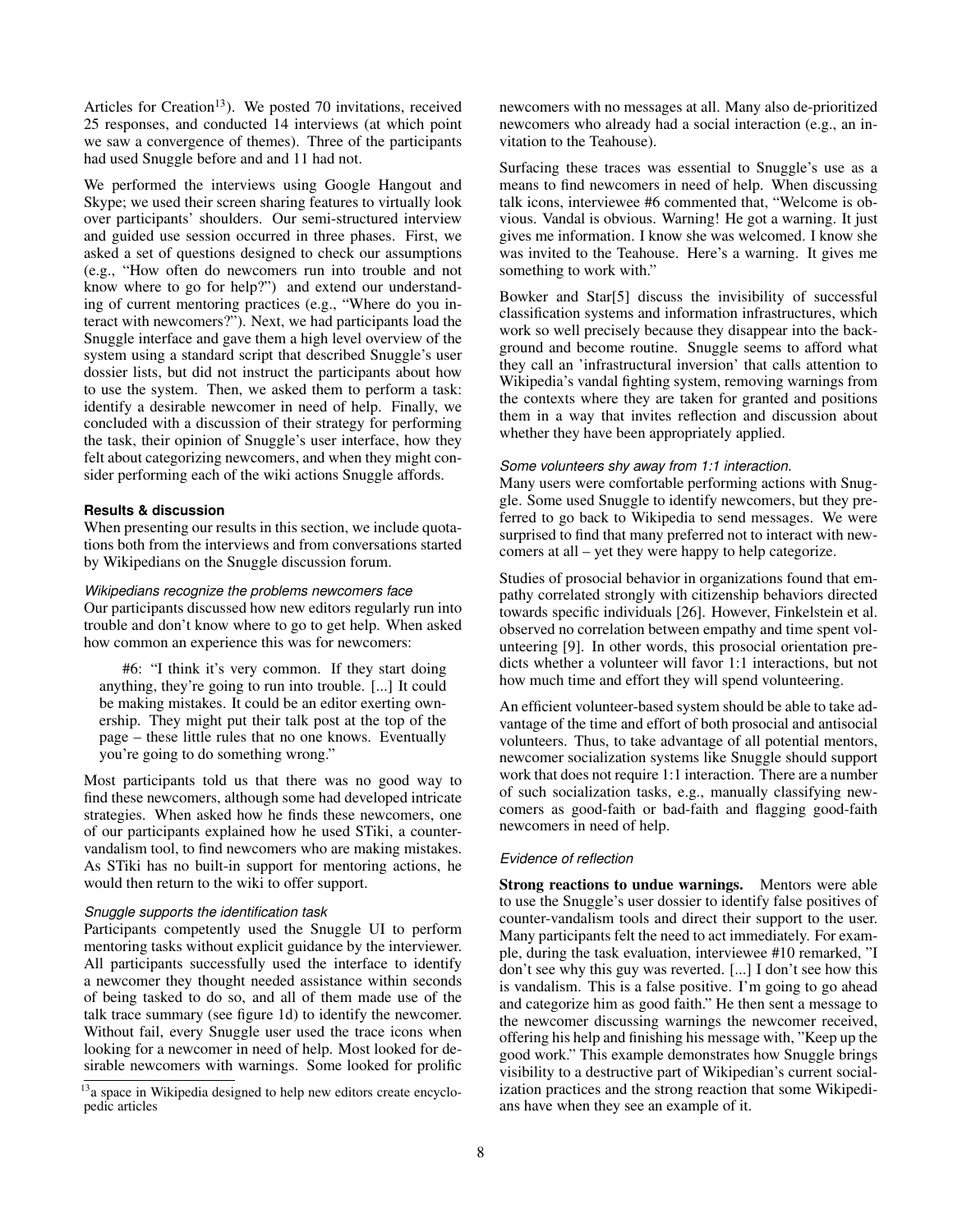Complexity in categorizing. Some participants were uncomfortable coming to a conclusion about the value of another person without substantial interaction. #7: "I will not do that [categorizing] very fast to someone. Judging people or categorizing them before I've interacted with them or just based on a limited history is very hard." Other users were less concerned about the practice. #1: "I have no personal issues with that [categorization]. [...] You're going to form an opinion anyway." Some still saw the user dossier as a collection of actions. #12: "I suppose I felt like I was categorizing edit patterns rather than people."

Visibility of actions. We hoped that social translucence via the public and prominent recent activity feed (described in [Social translucence\)](#page-5-7) would enable effective peer-policing. However, some participants on the Snuggle forum were worried that this was too much visibility (e.g., "I would rather not have my activity on Snuggle be too accessible."), while others welcomed it (e.g. "Given that Snuggle is a promising new application, I believe that its activities should remain completely public for the time being.").

Who gets to use Snuggle? Participants raised concerns about who would be able to use Snuggle: specifically, could newcomers do so? For example, "I think that whatever decision we come to, the biggest thing is to not advertise the existence of Snuggle to newbies." and "One issue that I see a lot lately is that we have helpers and mentors in the various help spaces [...] who are not sufficiently experienced." Some interview participants brought up similar suggestions: #9 "I think that users should be autoconfirmed at least."<sup>[14](#page-8-4)</sup>

#### **CONCLUSION**

In this paper, we discussed the design and evaluation of a novel user interface with the goal of solving a complex socio-technical problem in Wikipedia's counter-vandalism and newcomer socialization processes. To achieve this goal, we strategically redeployed concepts of quantification, formalization, and information processing used by Wikipedia's problematic counter-vandalism tools in ways that helped support better socialization and provoke critical reflection. These aspects worked together to build a system that insisted on an alternative account of newcomers than existing systems enacted. We also thought critically about assumptions embedded in existing systems, deeply situated ourselves in Wikipedia, and positioned our users as fellow collaborators, which made the design of Snuggle as a social information processing system more effective.

## **Implications for design**

As a newcomer socialization support system, Snuggle is designed to solve a specific social information processing problem, which does not universally exist. In this frame, Snugglelike systems are less useful when the reactions that newcomers receive are consistent with their behavior – but who gets to decide what is and is not "consistent"? This is typically an

abstract third-wave question, but we found it useful to both designing a more effective system as well as to critique ideology. While existing counter-vandalism systems maximized efficiency by having one reviewer evaluating one edit, we found that by relaxing this goal and increasing the diversity of reviewers evaluating a holistic dossier revealed inconsistencies that were otherwise obscured.

Given that these issues arose in Wikipedia alongside automated evaluation systems, systems that use algorithms for similar purposes may have similar issues and can learn from Snuggle, both as a warning for designers of new systems and as a reaction to existing systems. For example, in massive open online courses, students number in the thousands. Automation is a common response to assessment, as evaluation by hand can become as impractical as it was in Wikipedia. Recalling the case of Wikipedia's counter-vandalism tools, such automated grading tools ought to:

- Perform assessment in context. Give a holistic view of students' work so that graders can judge the current activity (e.g. a single answer) in context of their other work (e.g. the entire test).
- Don't focus on negatives. Don't focus the grader's attention only on incorrect answers and mistakes. Bring equal attention to the rest of their work.
- Support and scale existing practices. Afford the same types of nuanced feedback currently employed by nonautomated graders in well-designed traditional courses.

However, if these automated systems fail in the same way that Wikipedia's counter-vandalism systems have, a Snugglelike tool that brings attention to inconsistencies between the desirable characteristics of students pre-assessment (e.g. time spent on material) and the assessments they receive (grades) can direct support to good students who get bad grades in the short term and enable the types of visibility necessary to change minds about what good grading practice looks like in the long term.

# **ACKNOWLEDGEMENTS**

We gratefully acknowledge the support of the NSF under grants IIS 11-11201 and IIS 08-08692. We'd also like to thanks our Wikipedian collaborators – especially Subham Soni and Technical<sub>13</sub>.

## <span id="page-8-2"></span>**REFERENCES**

- 1. Agre, P. *Computation and Human Experience*. Cambridge University Press, 1997.
- <span id="page-8-3"></span>2. Bardzell, S., and Bardzell, J. Towards a feminist hci methodology: Social science, feminism, and hci. In *CHI '11*, ACM (2011), 675–684.
- <span id="page-8-0"></span>3. Bentley, R., Hughes, J. A., Randall, D., Rodden, T., Sawyer, P., Shapiro, D., and Sommerville, I. Ethnographically-informed systems design for air traffic control. In *CSCW '92*, ACM (1992), 123–129.
- <span id="page-8-1"></span>4. Bødker, S. When second wave hci meets third wave challenges. In *NordiCHI '06*, ACM (2006), 1–8.

<span id="page-8-4"></span><sup>&</sup>lt;sup>14</sup>'autoconfirmed' refers to a minimum experience threshold applied to newcomers who have registered their accounts at least 4 days ago have made at least 10 edits.